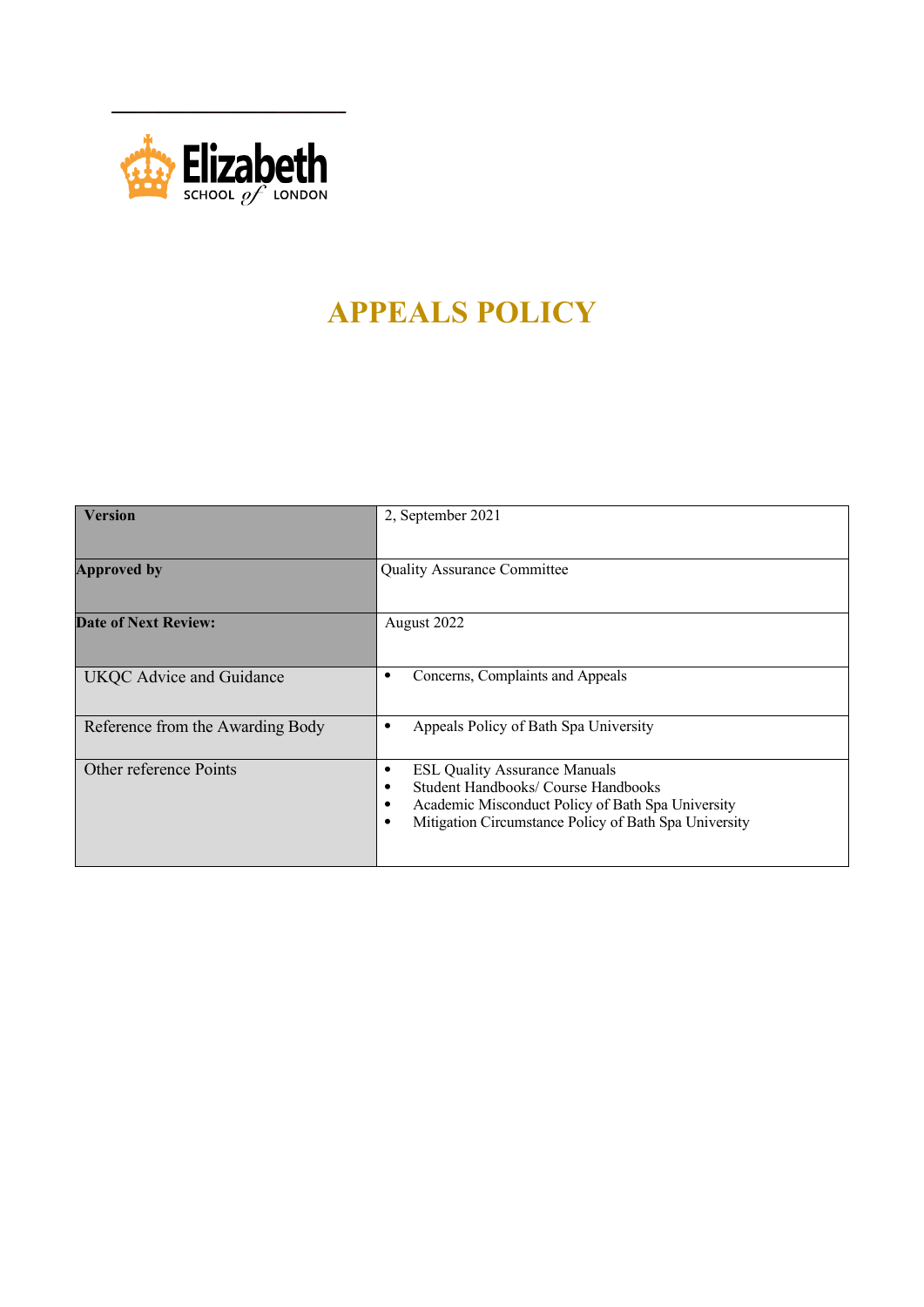

## **1. Introduction**

In order to maintain the academic integrity of awards, Elizabeth School of London is dedicated to providing a mechanism for students to appeal decisions that affect their progress or assessment outcomes, and follows and implements the partner University's Appeals Policy.

The purpose of this procedure is to provide a formal means through which students can request a review of assessment, mitigating circumstances or academic misconduct penalty decisions. Appeals of assessment decisions follow Stage One and Two of the procedure. Appeals of Academic Misconduct and Mitigating Circumstances are referred to Stage Two of the procedure (as students will have submitted their cases to the relevant Panel which forms Stage One of these aligned procedures). The procedure is designed to be fair, efficient and transparent, and comprises two stages:

|                   | <b>Assessment</b>                              | <b>Mitigating</b>                    | <b>Academic</b>   |
|-------------------|------------------------------------------------|--------------------------------------|-------------------|
|                   | decisions                                      | <b>Circumstances</b>                 | <b>Misconduct</b> |
|                   |                                                | <b>Decisions</b>                     | penalties         |
| Stage One: Formal | Appeals Procedure                              | Mitigating                           | <b>Academic</b>   |
| Appeal            | Stage One <sup>1</sup><br>(section 10 below)   | <b>Circumstances</b><br><b>Panel</b> | Misconduct Panel  |
| Stage Two: Review | Appeals Procedure Stage Two (section 11 below) |                                      |                   |

## **2. Advice and guidance**

2.1 Students are encouraged to seek advice both prior to and during the use of this procedure from any of the following sources:

- Personal tutor or appropriate supervisor
- Students' Representative
- Student Welfare

Students are encouraged to seek clarification or discuss any concerns about Final Award Board/ Examiner decisions with their academic tutor, course leader or staff within Student and Registry Services or the Graduate Office for Research Degrees before considering whether to submit a formal appeal.

<span id="page-1-0"></span> $^{\rm 1}$  Eligible appeals may either be expedited or considered by the Appeals Panel as outlined in the procedure below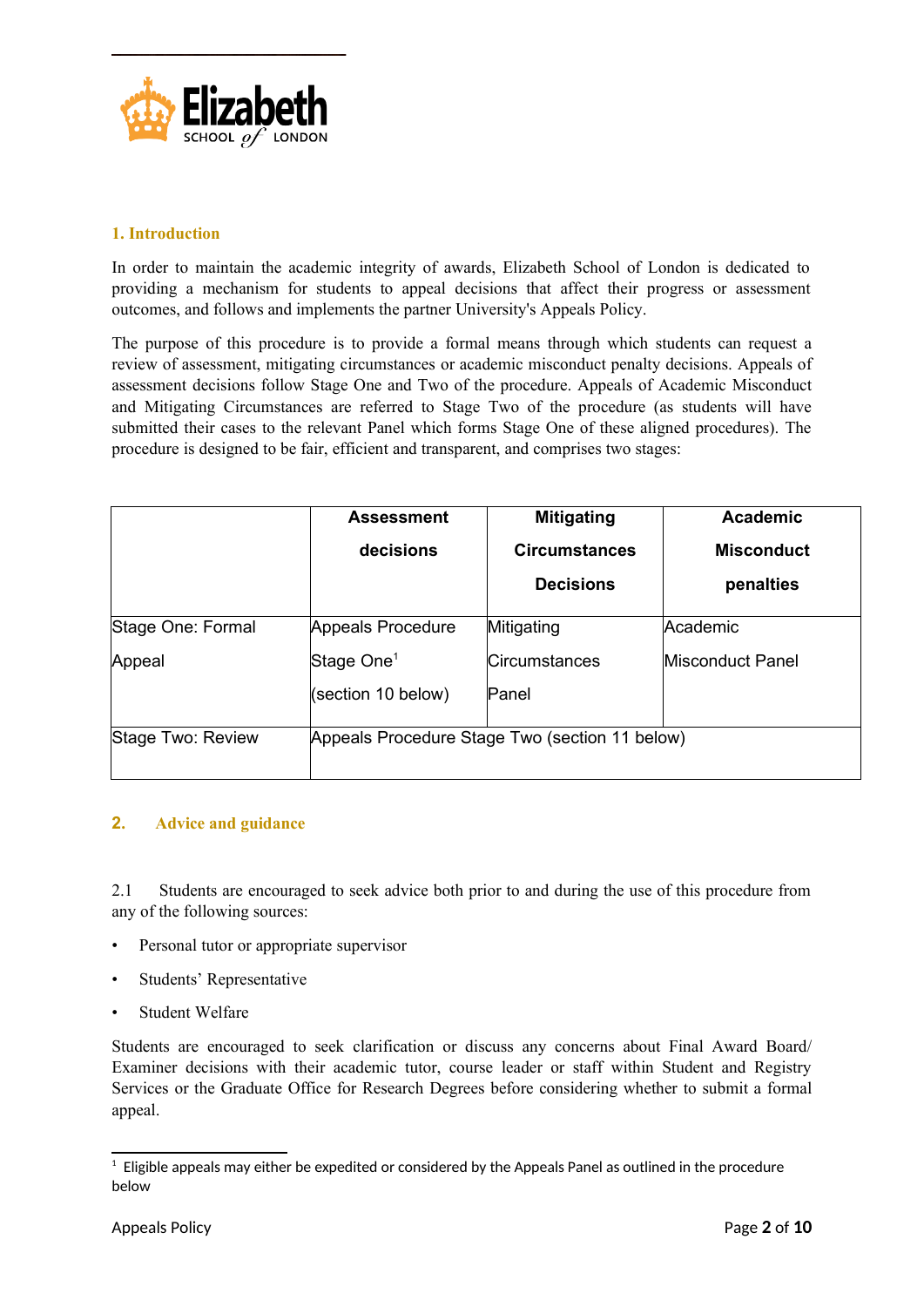

# 3. **Scope of the Appeals Procedure**

3.1 This procedure can be used by students on their programmes for appeals against the decisions of:

• Final Award Boards relating to results, outcomes, progression and classification (Stage One and Stage Two)

• The Mitigating Circumstances Panel regarding claims for mitigating circumstances

(Stage Two only)

• The Academic Misconduct Panel (Stage Two only)

3.2 If an Academic Appeal is submitted whilst a different procedure or process is ongoing regarding associated matters (such as a student complaint or mitigating circumstances), ESL will advise the student on whether such processes will take place simultaneously or whether one procedure may be temporarily suspended if dependent on the outcomes of the other procedure.<sup>[2](#page-2-0)</sup>

3.3 Similarly, should a submitted appeal be more appropriately dealt with via an alternative procedure this may be referred to the relevant policy or procedure.

## **4. Group Appeals, Third Party Appeals, and Anonymous Appeals**

4.1 This procedure is not intended to be used by a third party making an appeal on behalf of a student. Where the issues raised in an appeal affect a number of students, those students can submit an appeal as a group appeal. In such circumstances, in order to manage the progression of the appeal, the group should nominate one student to act as group representative. In such cases, ESL will normally communicate through the nominated student representative only and they will be expected to liaise with the other students throughout this procedure.

4.2 ESL'S relationship is with the student, irrespective of who pays the student's fees, as such where it is appropriate to make an appeal, students should raise the matter themselves unless ESL is satisfied that there are exceptional reasons why they may be unable to do so. Under data protection legislation, ESL cannot deal with third party appeals without the written permission of the student (this includes appeals made by a student's parent(s) or spouse). In such cases, evidence will be required that a third party has been formally authorised or instructed to act on a student's behalf. Whilst correspondence will normally then be copied to the student (unless specifically directed to the contrary by the student), ESL will only deal with the single individual authorised to act on the student's behalf in respect of an appeal. Where a student has nominated a third party to act on their behalf, they will still be expected to engage with the procedure when required to allow for full and thorough consideration of the appeal.

<span id="page-2-0"></span> $^{\rm 2}$  For example, successful consideration of submission of late mitigation circumstances may impact on the Assessment Board decision and therefore negate the need for an appeal and accordingly the mitigation circumstances process may need to be followed first. By contrast, an associated complaint may need to consider the impact of the issue raised by the student and accordingly an appeal outcome may be required therefore, considering a complaint.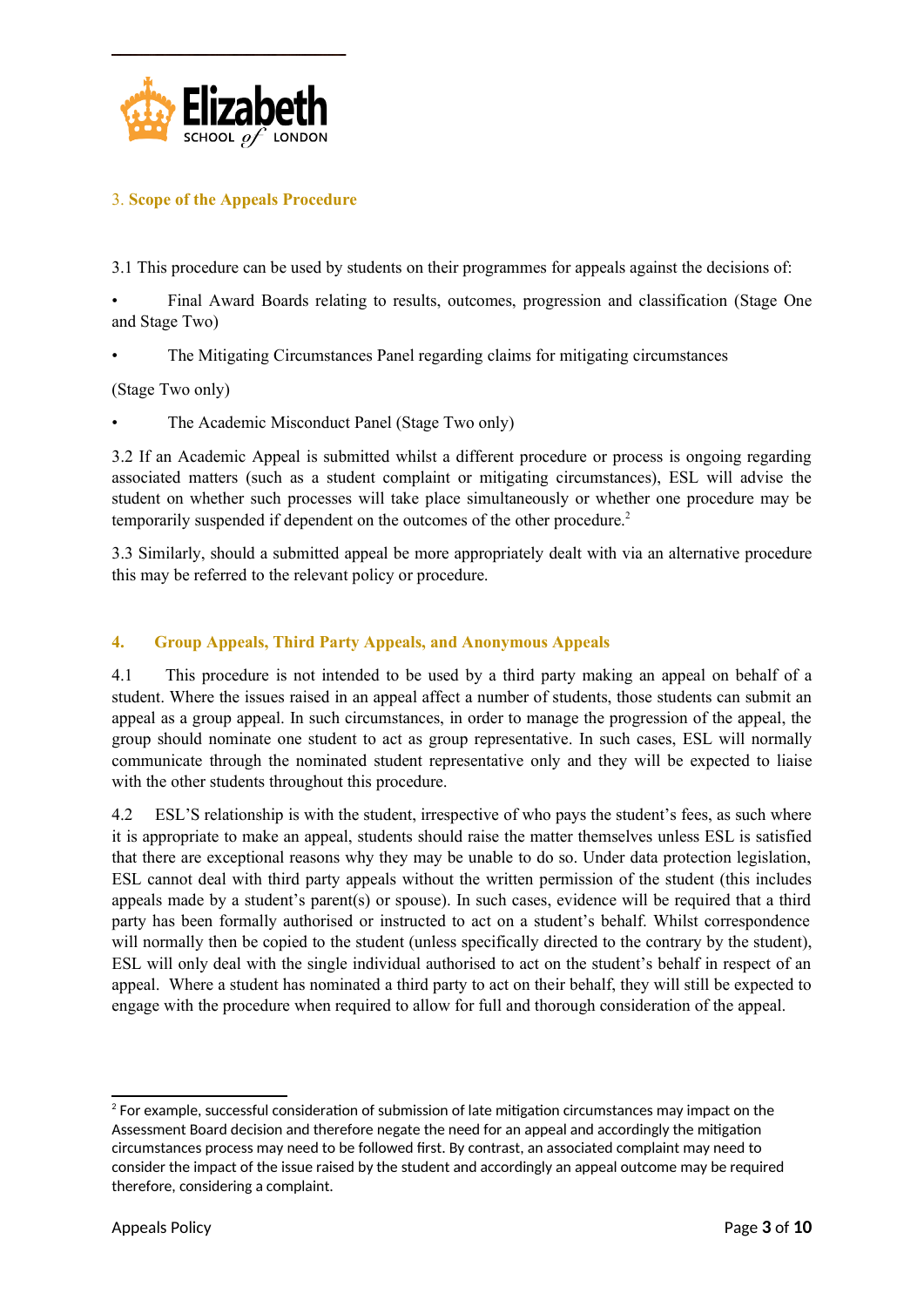

4.3 ESL is unable to consider anonymous appeal under this procedure as we are unable to complete an appropriately robust investigation. Any anonymous appeals that are submitted will be recorded and may be notified to relevant staff.

## **5. Frivolous and vexatious appeals**

5.1 ESL expects that students will not engage in making frivolous or vexatious appeals. Examples of frivolous or vexatious appeals include but are not limited to:

- appeals which are obsessive, harassing or repetitive
- insistence on pursuing non-meritorious appeals and/or unrealistic outcomes
- insistence on pursuing what may be a meritorious appeal in an unreasonable manner
- appeals which are designed to cause disruption or annoyance

5.2 ESL may decline to consider an appeal if it considers it to be frivolous or vexatious and in these circumstances the student will receive a written explanation of the reasons. Where a student has made an appeal of this nature, or used false information, ESL may consider taking action under the Disciplinary Procedure.

#### **6. Victimisation: declaration of intent**

6.1 Subject to the above, any student who submits an appeal or seeks to use this procedure will not be treated less favourably in ESL life as a result of action taken to pursue an appeal. Without prejudice to the outcome of an appeal, a student may continue as a student and make use of ESL facilities whilst their appeal is being heard. Therefore, any student making an appeal should normally continue with their studies as normal, including studying for any retakes.

## **7. Confidentiality, Record Keeping, and Data Protection**

7.1 ESL will do all within its power to limit the disclosure of information to those who need to consider or respond to the case as is consistent with conducting a fair process and the implementation of any recommendations following consideration of an appeal. However, if a student name another member of ESL, then the person(s) named will normally have the right to be able to reply to the appeal.

7.2 During the course of the procedure, students will be informed of all evidence considered and the rationale for decisions. For cases considered by the Appeals Panel a report summarising the discussion and the rationale for the decision will be provided.

7.3 ESL will record the outcomes of appeals to enable analysis and to address any systemic issues identified.

#### **8. Timelines**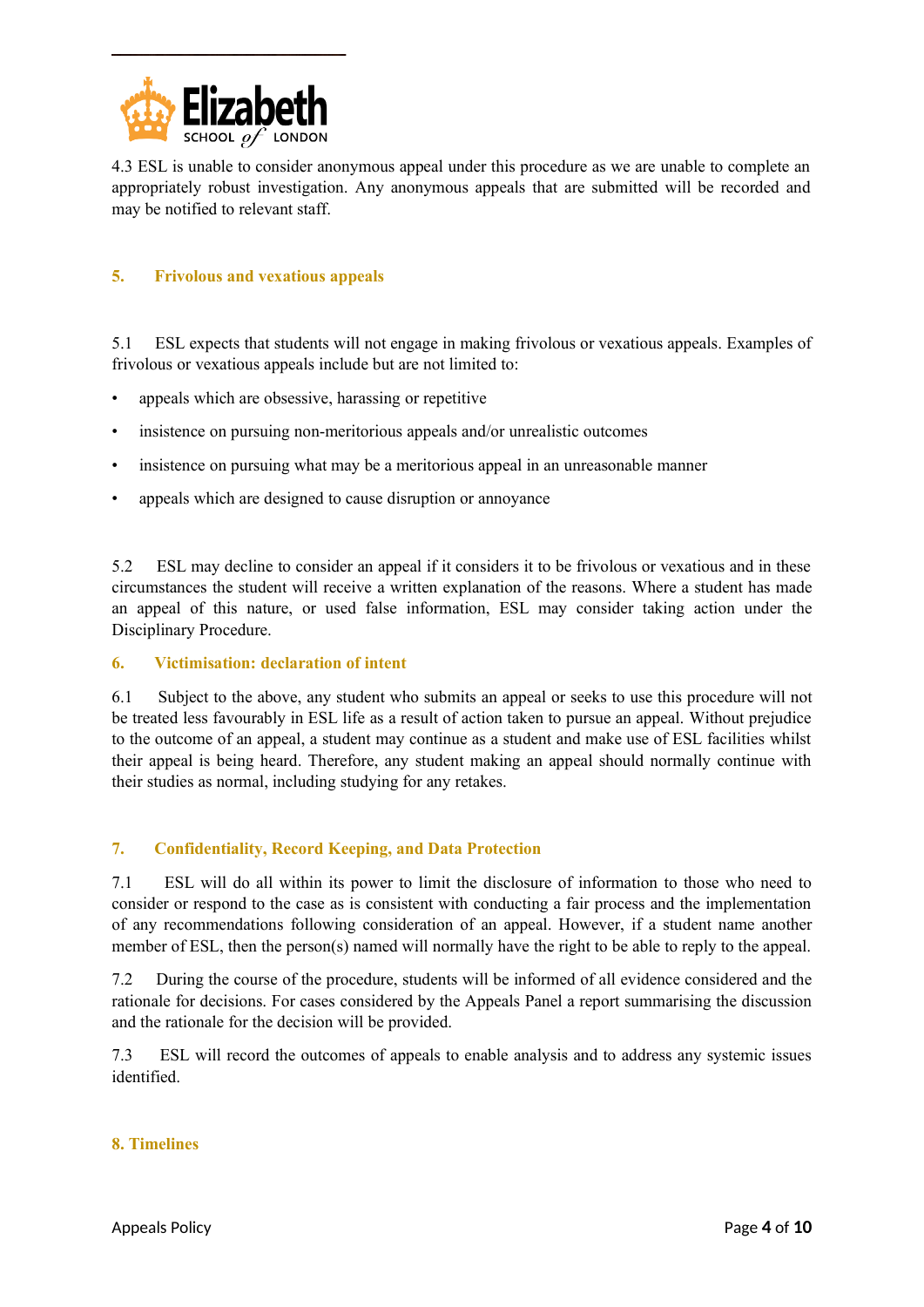

8.1 This procedure outlines timescales which apply to both ESL and the student. Only in circumstances that ESL considers to be exceptional will appeals be accepted outside these timescales.

8.2 In line with the policies of our partner university, ESL endeavours to respond within the timeframes that are outlined. Where this is not possible, any delay should be communicated to the student.

## **9. Appeal outcomes**

9.1 Where an appeal is upheld, the appeal may change an Examiner decision by one step, that is to change the status of 'failed' to 'referred' or from 'referred' to 'deferred' for Taught Programmes. Marks will not be raised as part of the appeals process (unless an administrative error confirms an error in the recorded mark) and will reflect the student's attainment.

9.2 Where an appeal is upheld in whole or in part, the Appeals Panel will require the Chair to review its original decision in light of the findings of the procedure. In reviewing its decision, the Chair may consult other members of the panel and the External Examiner as appropriate.

9.3 At each stage of the procedure, students will receive the reasons for the outcome.

#### **10. Stage One: Formal Appeal**

10.1 Appeals against the examiners decisions can only be made at Stage One on the following grounds (or categories) and students must frame any appeal by outlining how the appeal relates to one or more of the following grounds:

- a) That there is evidence of an administrative error in the assessment process, to the extent that the assessment outcome would likely have been different had the error not occurred.<sup>[3](#page-4-0)</sup>
- b) That there is evidence that the assessment of the programme of study was not carried out in accordance with the relevant regulations or published programme material.
- c) That there is evidence of demonstratable prejudice or bias against the student by one or more examiners.<sup>[4](#page-4-1)</sup>

10.2 No other grounds will be accepted including:

• Academic judgement - this refers to judgement that is made about a matter where only the opinion of an academic expert will suffice. For example, a judgment about assessment, assessment criteria, a degree classification, fitness to practise, research methodology or course content/outcomes. (This means that a mark or outcome cannot be challenged on the grounds that, in the opinion of the student, it is not what the work deserved). The decision as to whether an accusation of academic misconduct is established is also deemed academic judgement but students may appeal against the penalty of an academic misconduct on the grounds listed in section 11.

• marginal failure to attain a higher class of degree unrelated to the grounds specified in 10.1 above.

• admissions decisions - please refer to the Admissions Appeals Policy

<span id="page-4-0"></span> $^{\rm 3}$  This may include but is not restricted to errors on the examination paper, missing marks or significantly different marks to those received in feedback.

<span id="page-4-1"></span><sup>&</sup>lt;sup>4</sup> An appeal on the grounds of prejudice or bias must be based on evidence or opinion.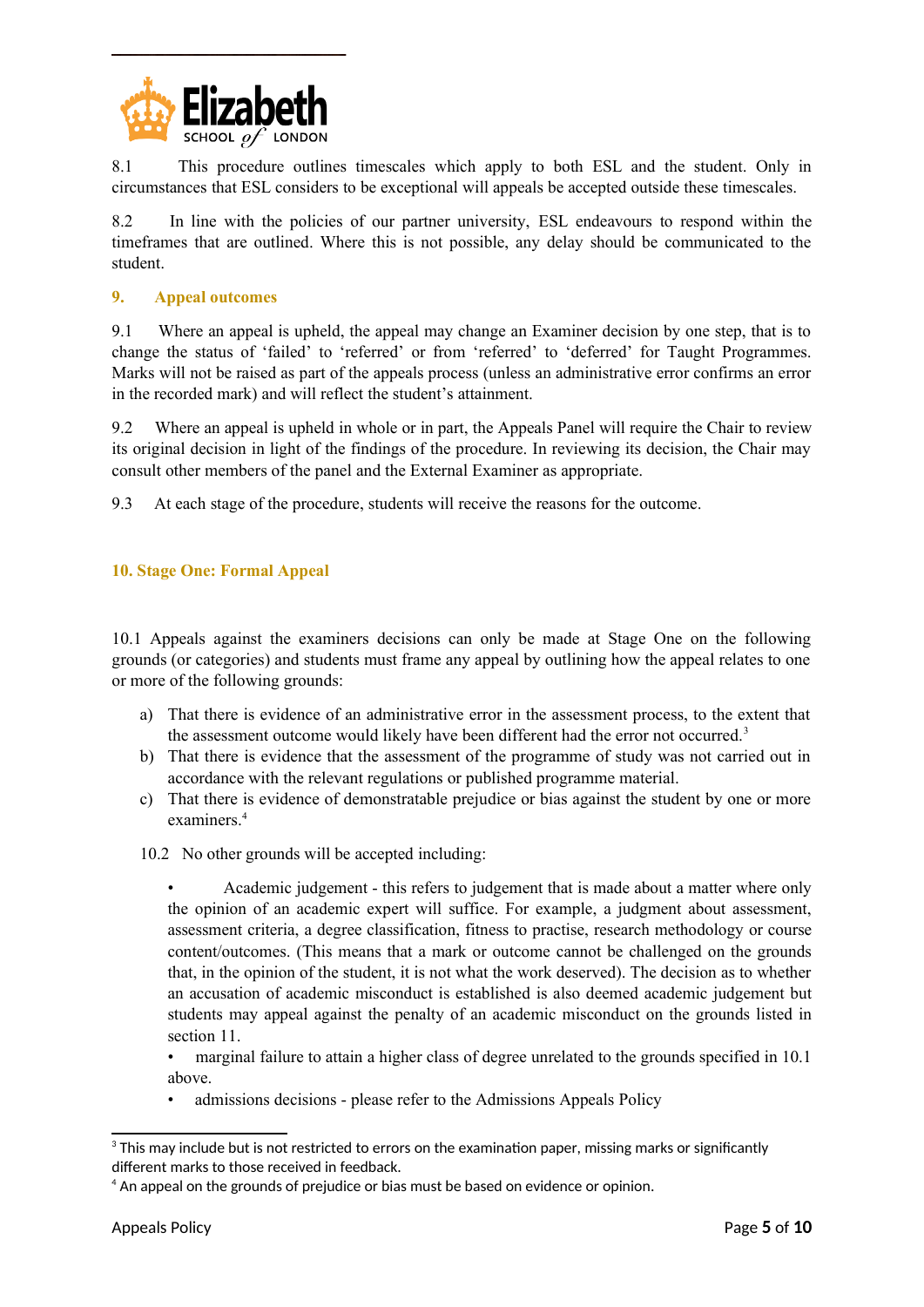

• the delivery of teaching or other services provided by ESL - please refer to the Complaints Procedure

A failure on the student's part to submit work or mitigating circumstances – please refer to the Mitigating Circumstances Policy.

10.3 ESL must receive the Stage One appeal via the Appeals Form and provide corroborative supporting evidence within 5 working days of the date of being notified of the decision against which the student wishes to appeal.<sup>[5](#page-5-0)</sup>

10.4 Submissions should be as detailed and precise as possible, clearly explain the nature of the appeal and include references to any evidence provided.

10.5 Students will normally receive a written acknowledgement within 5 working days and an initial response within 10 working days. Whilst it is anticipated that the Appeals Panel will normally be held within 25 working days and a written response issued within 30 working days, this period may need to be extended in certain circumstances such as where staff necessary for the consideration of the appeal are unavailable. In such instances, students will be informed.

10.6 Appeals will initially be considered by the Programme Leader or nominee who will consider whether grounds for appeal have been established.

10.7 Should an appeal not be eligible for consideration under this procedure the student will normally receive written confirmation within 10 working days outlining why the appeal is not eligible and what further action the student can take. the Programme Leader or nominee may summarily dismiss an appeal if:

- It does not conform to the permitted grounds of appeal
- It was submitted out of time (without an exceptional reason as per 8.1)
- There is on the face of it no evidence to support the grounds for appeal.

Students may use the review stage of the appeals process to challenge the decision to summarily dismiss an appeal if the grounds for review have been met.

10.8 All eligible appeals will be sent to the Head of Academics or nominee to complete formal responses to the issues identified in the student appeal. The Head of Academics or nominee has the option to recommend that the appeal is upheld at this stage if their findings demonstrate clear evidence to corroborate the student's case in order to expedite the appeal decision for the student. In such cases, students will be informed that their appeal has been successful and the matter will be referred to the Appeal Panel and will be invited to attend. The response from the Head of Academics/Panel will be provided to the student.

10.9 The terms of reference of the Appeals Panel shall be:

<span id="page-5-0"></span><sup>&</sup>lt;sup>5</sup> Resit students in particular are encouraged where possible to submit appeals within 10 working days due to the timescales of progression to the next stage of study.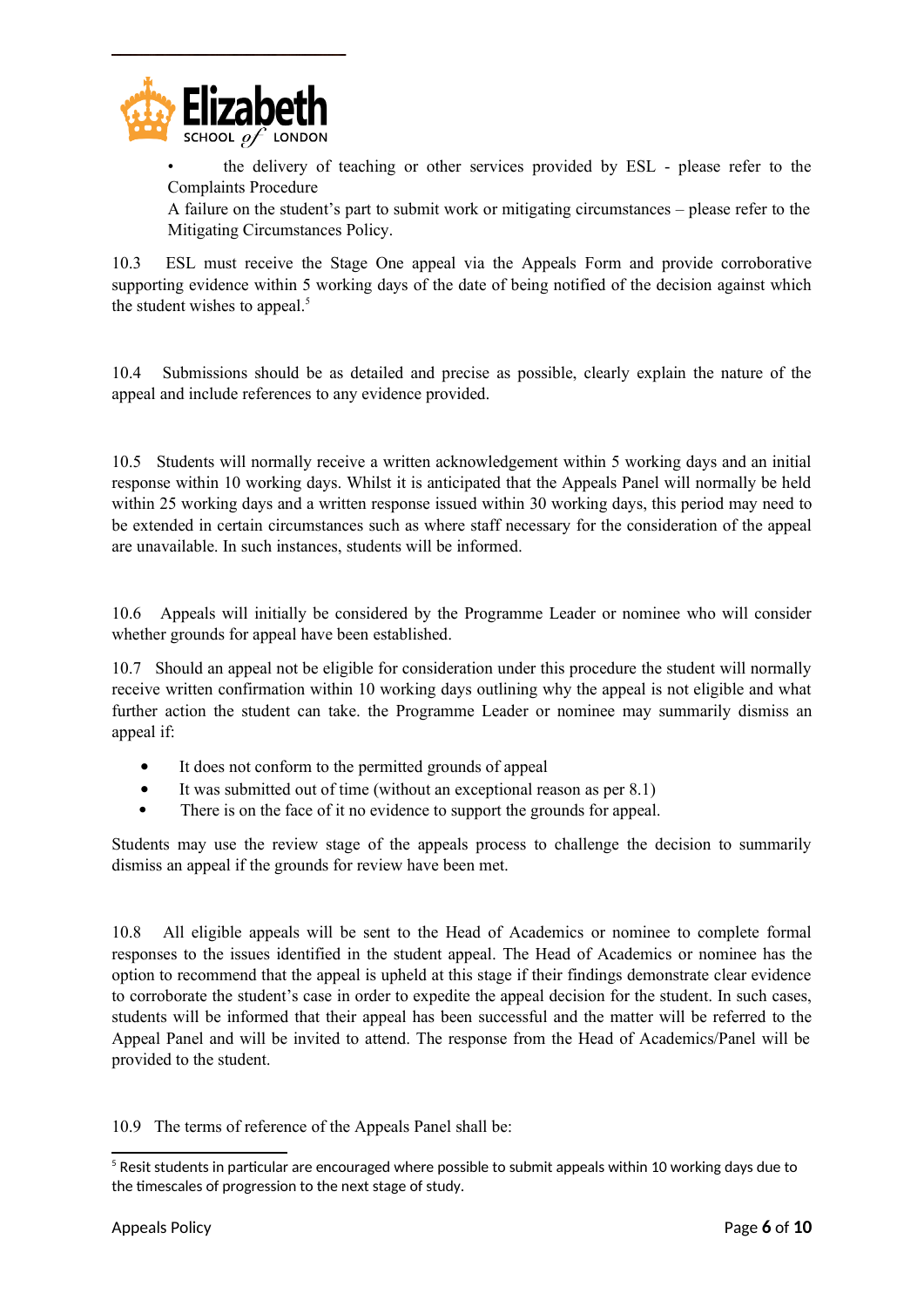

• to make a judgment on the appeal and if appropriate proposals or recommendations for further actions.

10.10 The membership of the Appeals Panel shall be:

- A Chair appointed by the Head of Academics from the senior staff;
- Three members of academic staff
- Student Representative(s).

10.11 The possible decisions of the Panel are as follows:

- The appeal is upheld
- The appeal is not upheld

The Panel may also make a recommendation as outlined in section 9.

10.12 The Appeals Panel will make its deliberations in private and an outcome may be provided to the student on the day or communicated within 5 working days.

10.13 Students will be offered the opportunity to attend the Appeals Panel. Students are encouraged to be accompanied (but not represented) to meetings relevant to the process by a friend (normally another enrolled student of ESL) or Students' representative. The friend may support the student, but may not act as the student's representative. We do not normally permit legal representatives at any meetings though this may be allowed in exceptional circumstances at the discretion of the Chair where fitness to practice a profession is at stake and must be requested in writing in advance. If the student does not wish to or is unable to attend the meeting of the Appeals Panel, the Panel will consider the appeal on the basis of the information submitted by the student. The outcome of the appeal will be based on evidence and will not be influenced by a students' decision to attend or otherwise.

10.14 The Appeals Panel will give initial consideration to the appeal on the basis of the appeal submitted by the student and the responses provided by the Head of Academics or nominee. The student will be invited into the panel to provide a supporting statement and panel members may ask the student questions arising from the appeal or their statement.

10.15 Following the meeting of the Appeals Panel, the student will receive an Outcome Letter including the reasons for the decision normally within 5 working days of the Panel. The student will be informed of the outcome of any subsequent review by the Head of Academics and the reasons for that outcome within 5 working days.

#### **11. Stage Two: Review**

- 11.1 A review of the findings of the processes below may be allowed:
- Stage One appeals outcomes
- Mitigating Circumstances Panel decisions
- Penalty of an Academic Misconduct Panel decision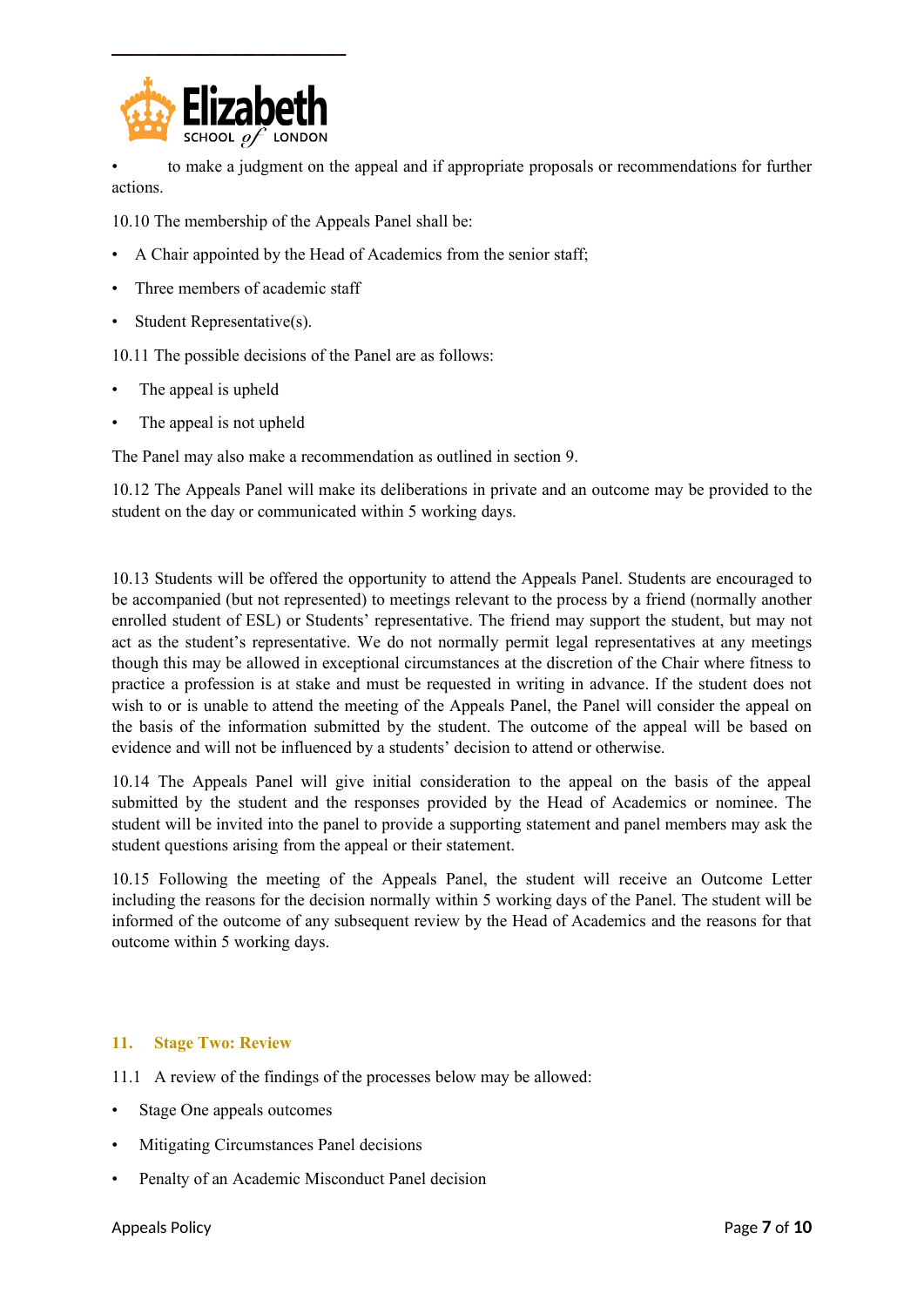

11.2 A request for review must be submitted in writing (together with a copy of the original appeal or documentation and the Stage One or Panel outcome letter) and received by the University Secretary's Office within 10 working days from the date of written notification of the Stage One or Panel outcome. The grounds for review must be clearly stated as part of the application. After this deadline Student and the programme leader or nominee will notify the student that the appeal has been closed.

11.3 The University Secretary or their nominee may allow a review to proceed at their discretion if they are satisfied that either or both of the following criteria apply:

a) that there is new evidence that could not have been, or for good reason was not, made available at the time of the Appeals Panel/ Academic Misconduct Panel/ Mitigating Circumstances Panel and that sufficient evidence remains that the case warrants further consideration;

b) that evidence can be produced of significant procedural error on the part of ESL considering the appeal/ academic misconduct/ mitigating circumstances and that sufficient evidence remains that the case warrants further consideration.

11.4 The Programme leader or nominee will take into account the overall reasonableness of the Stage One or Panel outcome and has discretion to take into account grounds (including grounds of compassion) other than those stated above in deciding whether to allow a review.

11.5 If The Programme leader or nominee decides to allow a review they will appoint a Review Panel. They will normally advise the student, in writing, of their decision on the review application within 10 working days of its receipt. If a review application is rejected reasons will be given. Should a review be granted, the Review Panel will normally complete their review within 20 working days.

11.6 The terms of reference of the Review Panel shall be:

• to consider review cases referred to it by the Programme leader or nominee and to determine whether the evidence is of sufficient significance to cast doubt upon the reliability of the decision arrived at during Stage One of the relevant procedure;

• if the conditions of (a) are met, to make a judgment on the case and if appropriate proposals or recommendations for further actions.

11.7 The membership of the Review Panel shall be:

• two members appointed by the Head of Academics from the senior staff, one of whom shall act as Chair;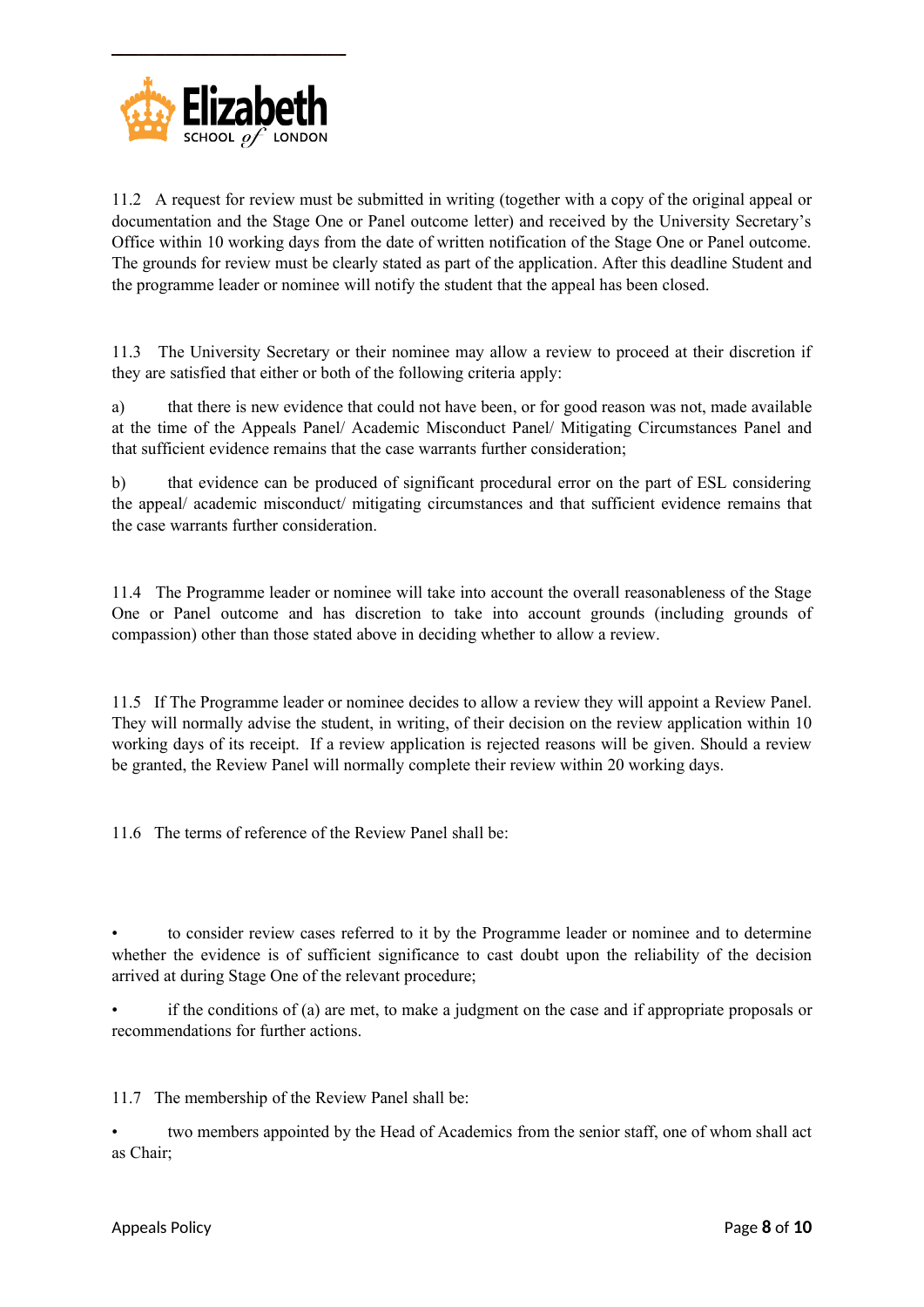

Student Representative or nominee

11.8 No member of the Review Panel will be a member of staff from a department of ESL previously involved in the case, or someone who has been directly involved in the case.

11.9 The possible decisions of the Panel are as follows:

• the Panel has upheld the decision of the Appeals Panel/ Academic Misconduct Panel/ Mitigating Circumstances Panel; or

• the Panel has upheld the decision of the Appeals Panel/ Academic Misconduct Panel/

Mitigating Circumstances Panel but has made recommendations for further action or agreed a substitution of the proposed resolution; or

• the Panel has not upheld the decision of the Appeals Panel/ Academic Misconduct

Panel/ Mitigating Circumstances Panel and has made recommendations for further action.

11.10 Once the Panel's review has been concluded, a Stage Two Outcome Letter will be sent to the student informing them of the Panel's decision and any recommendations for further actions relating to the appeal. The student will also receive a Completion of Procedures letter to state that they have completed the internal appeals procedures of ESL.

## **12. Office of the Independent Adjudicator for Higher Education (OIA)**

12.1 If, after ESL's internal procedures have been exhausted, the student is dissatisfied with the outcome they may make a complaint to the Office of the Independent Adjudicator (OIA), subject to the rules of the OIA's independent complaints scheme.

12.2 Once ESL's procedures have been exhausted, ESL will issue a "Completion of Procedures" letter, as outlined above. Completion of procedures letters will automatically be issued at the end of Stage Two but can be requested at other stages although the letter will outline that the student has not completed the internal processes. Students must apply to the OIA within twelve (12) months of the issue of this letter if they wish to make a complaint. For information on how to submit a complaint to the OIA, please refer to the OIA's website: www.oiahe.org.uk.